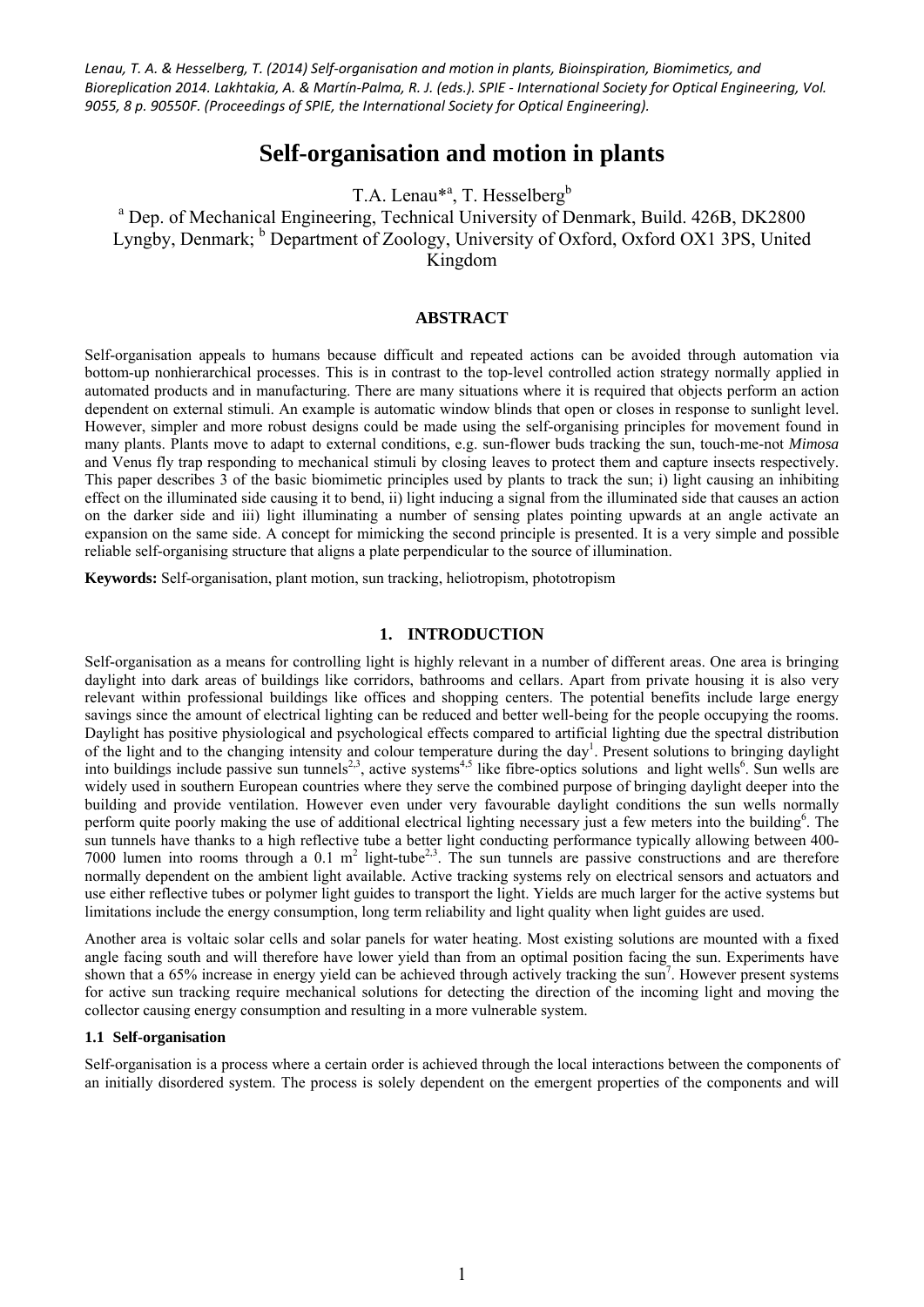take place without any need for external centralised control. Self-organisation is seen many places in nature as described by Lenau and Hesselberg<sup>8</sup>. One example is the behaviour of large flocks of birds and fishes. Following very simple local rules the birds and fishes are able to quickly change the direction of motion by only coordinating with the closest neighbours. Another example is the behaviour of the slime mould *Physarum polycephalum*. The slime mould is selforganised and bases its optimization only on locally available information<sup>9</sup>. It was used to compare the network performance in the Tokyo rail network with a network created by the slime mould. The Tokyo rail network was mimicked by placing oat-flakes at positions matching the rail stations. The remarkable results show that the slime mould has a network performance that is comparable to the one of the railway network.

# **2. SUN TRACKING IN PLANTS**

Plants are often regarded as stationary organisms. However, most plants have very active motion where leaves, flowers and even stems can change their physical position when stimulated. An example of a plant that is not bound to a specific position is the Spanish moss *Tillandsia usneoides*10. It has no roots but only a stem and scaled leaves that extract water and nutrients from the air. They are normally hanging from branches on trees but can be taken by the wind and transported to other locations.

# **2.1 Stimulated motion**

Stimulated motion can be seen in many plants and is often a self-organised local phenomenon where parts of the plant have emergent properties causing it to exhibit certain behaviour when exposed to stimuli.

We usually think of plants as immobile organisms that only change slowly through growth by cell division and cell elongation. However, some plants are capable of fast movement that rivals or even outcompetes muscle actuated movements in animals<sup>11</sup>. Generally, plants have evolved fast movements for one of three major reasons.

- i) To disperse spores, pollen or seeds. Wind-pollinated plants often face the problem of getting the minute spore and pollen grains away from the still boundary layer around the parent plants and into the turbulent air where the wind can carry them large distances. The sphagnum moss for instance have evolved an explosive dispersal of their spores from capsules, which generate enough force to propel the spores up to 20 cm above the  $moss<sup>12</sup>$ .
- ii) To get nutrients. Carnivorous plants have evolved the ability to utilize small animals such as insects to obtain additional nutrients, in particular nitrogen, which allow them to grow as epiphytes on trees or in very nutrient poor soils including acidic bogs or rock outcrops. While some such as *Nepenthes* utilize passive traps, i.e. slippery pitchers with digestive fluid at the bottom, other plants rely on active spring-traps. The Venus fly trap for example traps insect within their modified leaves by rapidly closing them (in less than 100 ms) if two or more hairs are triggered in rapid succession of each other<sup>13, 14</sup>
- iii) To protect vital organs or obtain optimal light and temperature conditions. Some plants display relatively fast movement to bend their stalk and leaves toward the light in order to increase photosynthetic efficiency, whereas others, such as the *Mimosa*, close their leaves in response to touch to better protect them against herbivores. Within this group we also find plants that track the daily movement of the sun with their flowers, so-called flower heliotropism, in order to ensure an optimal temperature for their reproductive organs $^{15}$ .

Plants, unlike animals lack centralised control structures such as the central nervous system and specialised actuator structures such as muscles, so instead have to depend on localised simple mechanisms for generating movement. The primary mechanism is adjustment of cell hydration in order to increase or decrease water pressure, the so-called turgor pressure, within the individual cells. Leaves and stalks can for instance bend toward the sun utilizing special motor cells in the hinge of the leaf petiole, the so-called pulvinus, such that if cells on the upper-side of the pulvinis dehydrates, and thus become less rigid, while cells on the under-side hydrates, and thus become more rigid, the leaf will bend upwards<sup>16</sup>. Similar, although more complex, mechanisms are responsible for other types of plant movement. In the Sphagnum moss mentioned above, dehydration of the capsule containing the spores causes it to decrease in volume, which leads to an increase in internal pressure up to 500 kPa, which eventually results in the cap breaking free and the spores violently being propelled upwards<sup>16, 12</sup>. In the Venus fly trap, the modified leaves are bi-stable and can be in either an open concave or a closed convex shape. The concave shape possesses a high elastic energy, so that when the transition is initiated, probably due to a rapid loss of turgor pressure, the shape change occurs within 100 ms<sup>11, 14</sup>. The mechanism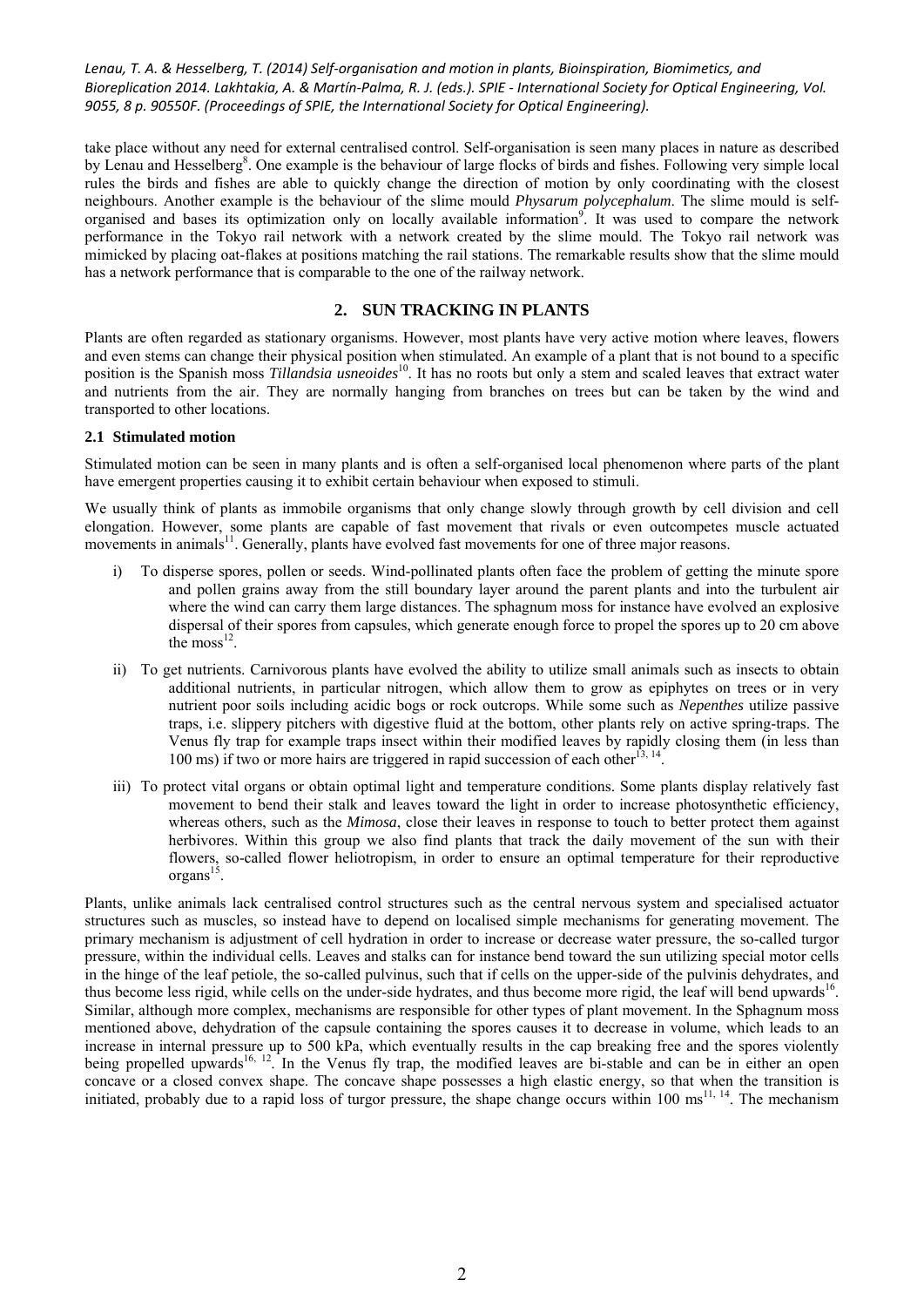behind heliotropism is central to the topic of this paper and will therefore be discussed separately, but similar to the other mechanisms it also relies on changes in cell turgor pressure in the peduncle<sup>15</sup>.

While studies of plant biomechanics in general have proved a fruitful avenue for biomimetic concepts such as Velcro, the Lotus Effect and current efforts into developing crash helmets from the impact resistance of falling coconuts and other fruits, plants movements, despite their general fascination, has yet to generate significant biomimetic research<sup>13, 16,</sup> <sup>11</sup>. To our knowledge no biomimetic research has yet been inspired by the explosive seed dispersal mechanism. However, the elastic shape change in the Venus fly trap has recently given inspiration to a novel type of shape-memory polymers. Holmes and Crosby<sup>17</sup> developed a responsive surface of microlens shells capable of elastically snapping from a concave to a convex curvature when a critical stress developed in the shell structure. The resultant surface was found to respond two orders of magnitude faster than traditional shape-memory polymers<sup>17</sup>. Finally, the idea of the present paper to utilise heliotropism to develop more efficient solar cells or light catching structures is not novel. In 2008, a group of MIT students developed a prototype structure that utilised the concept of motor cells on different sides of a petiole or peduncle to allow the structure to bend in response to temperature differences between the light and shaded side of the structure. The prototype proved in principle that the structure could track the movement of the light entirely passively without the need for electrical motors<sup>18</sup>. The project resulted in the creation of a company, SunPoint Technologies Inc., which is currently exploring the commercial aspects in terms of increased solar cell efficiency.

# **2.2 Heliotropism and phototropism**

Biologists differentiate between heliotropism (tracking the sun) and phototropism (tracking the light). The latter is wide spread amongst plants where it is used during the irreversible growth of the plant. The term heliotropism is usually used to describe the reversible movement of leaves and flowers in response to the position of the sun<sup>19</sup>.

As early as 1913, Blauuw made the observation that light could inhibit growth on *Helianthus* hypocotyls (stem of a germinating seedling on sunflowers)19. Much later Bruinsma and Hasegawa also studied the *Helianthus* hypocotyls and the oat coleoptile (the pale protective sheet covering emerging shoots). They argue that a growth inhibiting substance is accumulated at the irradiated side of the plant and that phototropic curvature is found even though the auxin distribution is uniform. Auxin is the name for a group of plant hormones involved in regulating plant growth. They act as signals to initiate both the slower plant growth from cell division as well as the potentially more rapid movement arising from cell elongation.

*Helianthus* (sunflowers) are often believed to track the sun, but studies disagree on whether the flower itself moves<sup>19</sup>. Leshem reports on the movement of the flower itself $2^0$ . However, it is more generally agreed that the shoot apex on the sunflower moves during the day from east to west and return to east during the night<sup>20, 21</sup>, although the exact mechanism behind this remain unknown. In an experiment a sunflower plant was rotated 180 degrees and the shoot apex now moved from west to east and returned to west during the night $19$ .

Went studied how the oat (*Avena*) coleoptile changed direction towards the light<sup>22</sup>. In an experiment he cut off the top 2 mm of the coleoptile and extracted a substance into gelatine. When the small blocks of the gelatine were placed on the one side of the coleoptile stumps the growth were accelerated in the same side. The growth accelerating substance is what later was named auxin<sup>19</sup>. The coleoptile tip produces more auxin on the shaded side which is explained by a lateral transport of the substance from the sunny side. This theory is referred to as the Cholodny-Went theory<sup>1</sup>

The anemona *Anemone rivularis* exhibit heliotropism where flowers keep orientation towards the sun through most of the day<sup>15</sup>. The anemone is an alpine plant exposed to fluctuating temperatures and other climatic variability. Facing the sun, flowers and seeds has a better chance to develop successfully. Zhang and colleagues report that the tepals play an important role in the heliotropism<sup>15</sup>. In experiments, flowers where pistils and stamen are removed, induce sun-tracking of their stalks in an identical manner to intact flowers (see figure 1). But if the tepals are removed the peduncles do not move and the flower remains in a fixed position independently of the direction of light. The accuracy of the solar tracking is measured to be within 20%.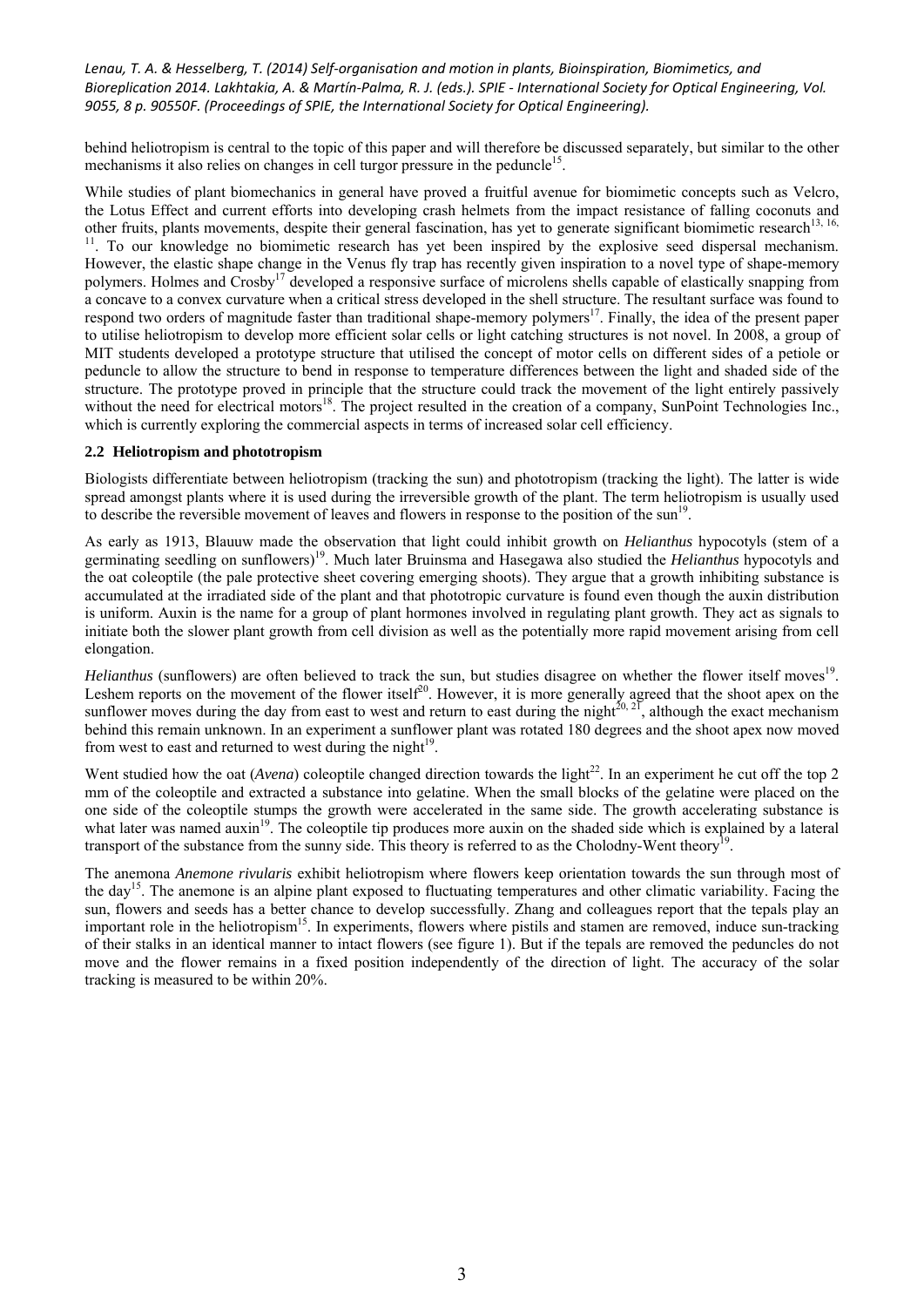

Figure 1. Flower structure for an anemone: 1: peduncles (stalk), 2: tepals, 3: pistils (female part) and 4: stamen (male part)

The flowers in snow buttercups *Ranunculus adoneus* also track the sun. As opposed to the anemone the light sensing areas are not placed in the flower itself but in the top part of the stalk<sup>23</sup>. This was shown by decapitating the flowers. The stalks without flowers kept tracking the sun. By shading different parts of the stalk it was shown that the light sensitive part was in the top end of the stalk.



Figure 2. Plant stem bending principles: 1: Blauw/Bruinsma/Hasegawa principle (growth inhabitation on the illuminated side), 2: Cholodny-Went principle (growth advancing hormones transported to the dark side) and 3: Anemona principle (illuminated tepals stimulate growth).

#### **2.3 Basic sun tracking mechanisms**

As described above, phototropism/heliotropism can be either an irreversible process during plant growth or a reversible process during daily movements of plant leaves and flowers. However Häder<sup>19</sup> argue that the basic mechanism is tugor driven cell-volume change (reversible), as seen in pulvinar phototropism, which is not fundamentally different from the growth mediated phototropism as seen in coleoptiles. We therefore formulate the following basic biomimetic principles from the different phenomena seen in plants:

Principle 1: The Blaauw/Bruinsma/Hasegawa theory assumes a growth inhibiting effect on the irradiated side of the plant19. The equivalent functional principle can be formulated as 'light causes an inhibiting effect on the illuminated side which together with a general expansion causes a bend towards the light'. This principle means that sensing and effect takes place at the same place and do not require signal transport.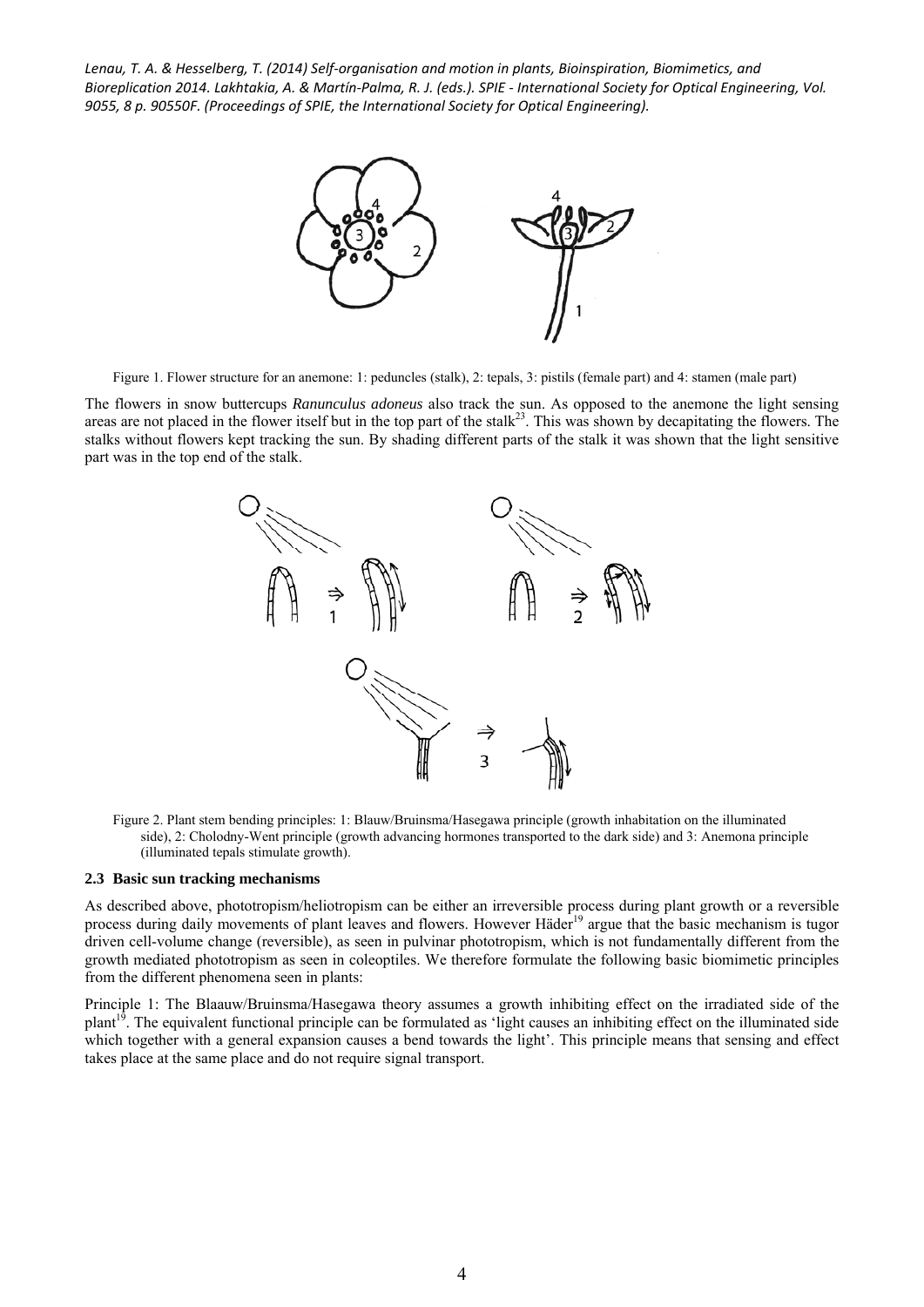Principle 2: The Cholodny-Went theory assumes a lateral transport of the growth hormone auxin from the irradiated side of the plant tip. The assymetrical distribution of auxin is transmitted to lower parts of the plant causing a curvature in the growth<sup> $^{22, 19}$ </sup>. The equivalent functional principle can be formulated as 'light induces a signal from the illuminated side that causes an action on the dark side'. The principle requires signal transport from the light to the dark side.

Principle 3: The phototropic movement of the anemona suggests that the tepals on the dark side of the plant receive more light on their upper side, which activates expansion in a vertical direction which again causes the dark side of the peduncle to expand. The equivalent functional principle can be formulated as 'a number of light sensing plates pointing upwards at an angle activate an expansion on the same side as the plate'. This principle means that sensing and effect can take place at the same side meaning no signal transport is needed as long as the expansion mechanism is close to the sensing area. However, the anemone peduncle bends from top to bottom<sup>15</sup> which indicates that vertical signalling takes place.

# **3. PROPORTIONS OF SUN MOVEMENTS**

As mentioned previously a range of applications will benefit from sun tracking. The question is how much movement is required. To yield the most energy a tracking device should follow the sun from sunrise in east to sunset in west and from the horizon to zenith at noon.

Due to Earth's rotation the Sun is seen as moving daily from east to west causing the rhythm of the day. Since the Earth axis of rotation is around 23.5 degrees from a line parallel to the sun the position of the sun on the sky will differ depending of the time of the year. The height of the sun will vary with 47 degrees from summer to winter. On the Nordic hemisphere at 50 degrees latitude the noon sun height is around 63.5 degree at June solstice but only 16 degrees in December<sup>24</sup> as shown in figure 3. This also affects the number of sun hours during the day from giving 16 hours of sun in the summer but only 8 hours in the winter. If a sun tracker placed at 50° N should track the sun all year round it should be able to turn laterally by 240° and horizontally by 47°. At equator the movement should be 180° laterally and 47° horizontally.

However, since energy levels are highest in the middle of the day, smaller movements could be sufficient. Anemones are reported to track the sun within a 20 degree accuracy from 9-15 during the day. In this period the flowers turned their heads around 60 degrees<sup>15</sup>. This was measured in the Himalayas in China at an elevation of 3.600 meters in June at the latitude 29 degree north. On the other hand if the purpose of the sun tracker is to reduce energy for lighting in houses it can be important to be able to track the sun for the full day.



Figure 3. Height of the sun at 50° north latitude during the day at June solstice (top curve), equinoxes (middle curve) and December solstice (bottom curve). Based on data from the Hermansen Almanak<sup>24</sup>.

# **4. MIMICING SUN-TRACKING USING SELF-ORGANSATION PRINCIPLES**

A sun tracker that mimics the mechanisms from plants following the CholodnyWent theory needs to solve 3 tasks, namely how to detect the incoming sunlight, how to communicate a signal to an actuator and how to perform the motion. The incoming sunlight has a fairly broad spectrum of visible, ultraviolet and infrared light. Plants use the visible light,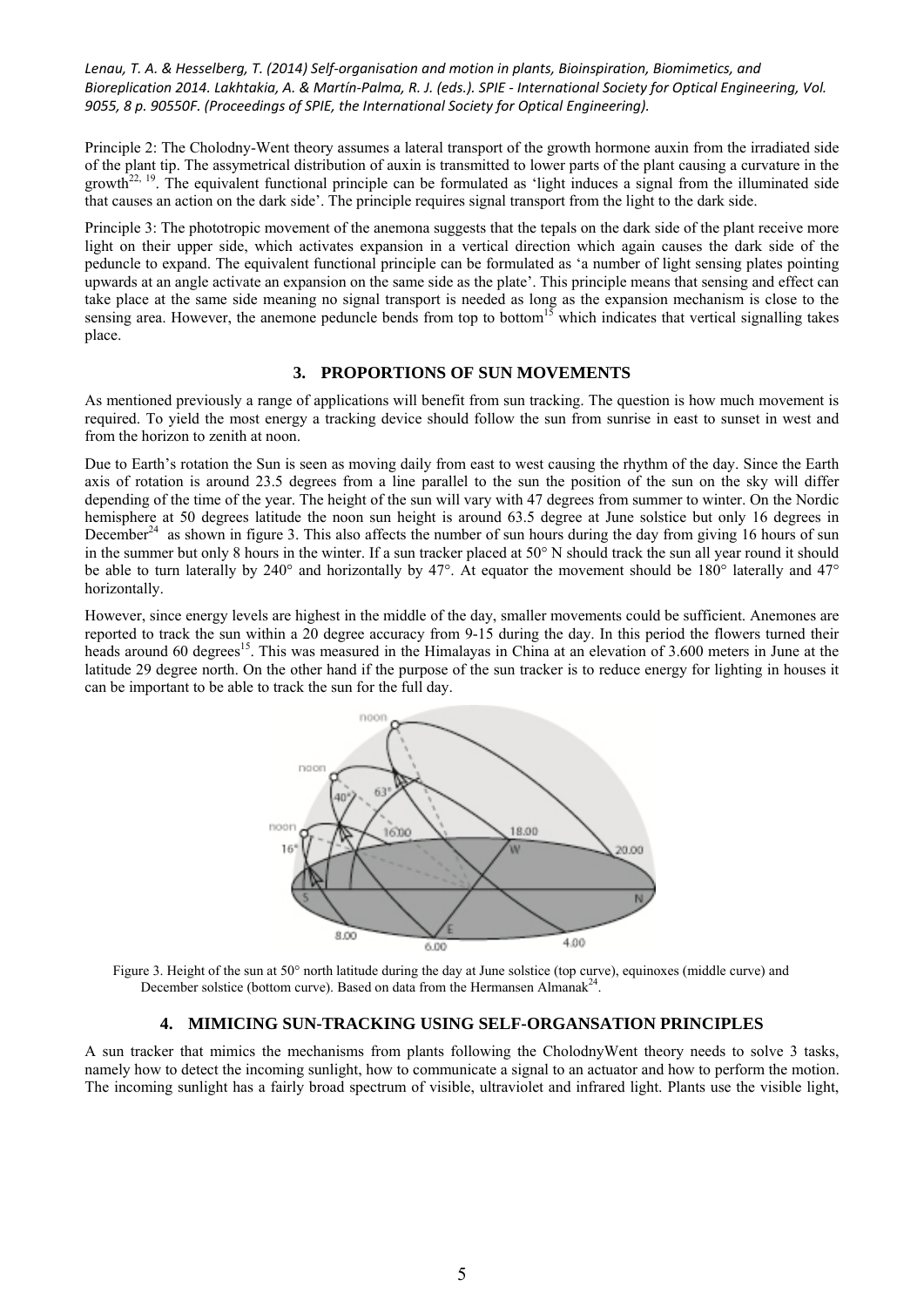but it may be easier to make an artificial equivalent using infrared light meaning heat radiation. A low tech concept based on heating can be made using air-filled containers that acts as collectors of heat. The collectors are connected to actuators through flexible tubes. Depending on the suns angle to the collector the air pressure will change and the actuators will change position accordingly. A very simple version has two collectors pointing in perpendicular directions as shown in figure 4. When the sun shines directly on one of the collectors the other one will be in shade. The sun movement from the one to the other collector changes the pressure in two collectors so it decreases in the first while increasing in the second. The pressure is transferred to the actuators that move accordingly. When the collector at left is heated by the rising sun, air pressure inside rises and causes the actuator at right to expand and turn the plate that should face the sun. As the sun moves, the air pressure in the left collector decreases while it increases in the right hand collector. This causes the actuators to turn the plate so it keeps facing the sun.



Figure 4. Schematic illustration of the motion of a biomimetic sun tracker based on the CholodnyWent principle.

The pressure p in each collector will vary with temperature t and temperature is proportional to the projected area  $a_p$ perpendicular to the sun. The surface of the collector facing the sun has the area a, the angle of the sun is  $\alpha$  and the pressure in the collector facing south-east is  $p_1$  and  $p_2$  in the one facing south-west.  $P_0$  is the initial pressure which is equal in both systems.

$$
a_p = \cos(\alpha) * a, \ p1 = p_0 * \cos(\alpha), \ p2 = p_0 * \sin(\alpha) \tag{1}
$$

As seen in figure 5, pressure decrease in collector 1 while increasing in collector 2. The difference in pressure between the two systems follows a linear progression as long as the sun reaches both collectors. When only one collector is reached by the sun's rays the pressure is higher than  $p_0$  causing the tracker plate to stay in the one end position.

An advantageous inherent property of the simple concept is the low sensitivity to temperature fluctuations. The concept will work at low and high temperatures since it is the temperature difference between the two air pressure systems that causes the movement.

This system will track the sun exactly for a 90 degree movement which could be from 9 to 15 hours. In the remaining sun hours the trackers will be constant facing either south-east or south west and the amount of captured sunlight will be smaller as illustrated in figure 6. However the system will capture light all day from sunrise until sunset even though the amount is reduced towards the ends of the day. This is much better than solar collectors mounted at a fixed angle. They are only capable of collecting light in a 12 hour period (180 degree sun angle) and in this period only half of the potential light can be harvested.

Another challenge for a solar collector is the 47 degree horizontal variation depending of the time of the year. This can be solved using the presented system by combining two collector systems oriented perpendicular to each other so the one system follow the east-west movement and the other the horizontal movement.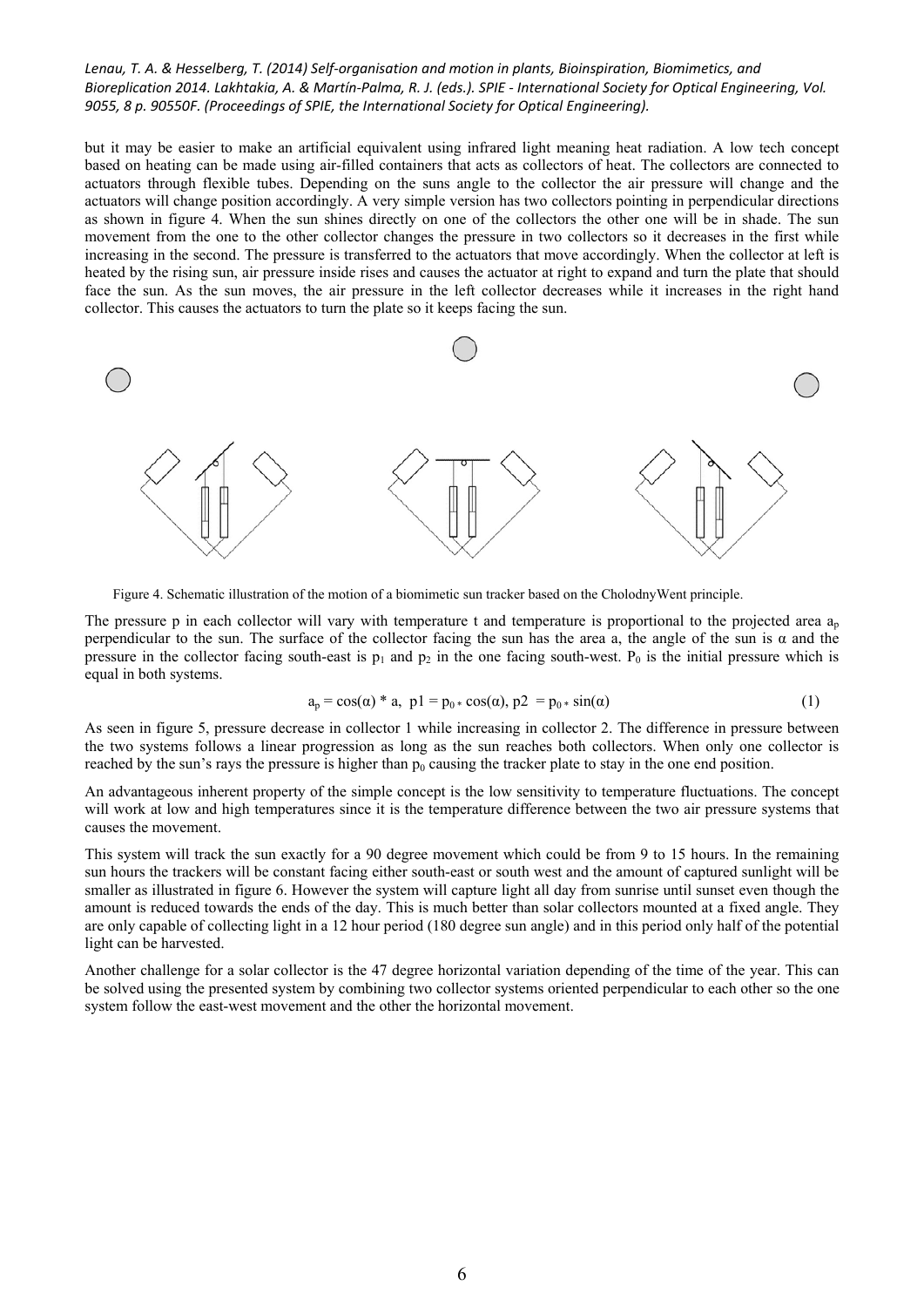Lenau, T. A. & Hesselberg, T. (2014) Self-organisation and motion in plants, Bioinspiration, Biomimetics, and Bioreplication 2014. Lakhtakia, A. & Martín-Palma, R. J. (eds.). SPIE - International Society for Optical Engineering, Vol. *9055, 8 p. 90550F. (Proceedings of SPIE, the International Society for Optical Engineering).*



Figure 5. Pressure variation for two perpendicular collector containers.  $P_1$  is the relative pressure in a collector facing southeast and  $p_2$  the relative pressure in the collector facing south-west. When the sun is midtway between them at noon the pressure is even.



Figure 6. The lateral angle of the sun tracker as it mooves during the day. Sun in north =  $0^{\circ}$ , east= $90^{\circ}$ , south=180° and west=270°.

### **5. CONCLUSION**

Plant movement is seen several places in nature. When plants grow it is very common that the tip of the growing area will orient itself towards the light – a phenomena referred to as phototropism. More interesting from an engineering point of view is the heliotropic movement where plants reversible move leaves, stems and flowers in order to track the sun.